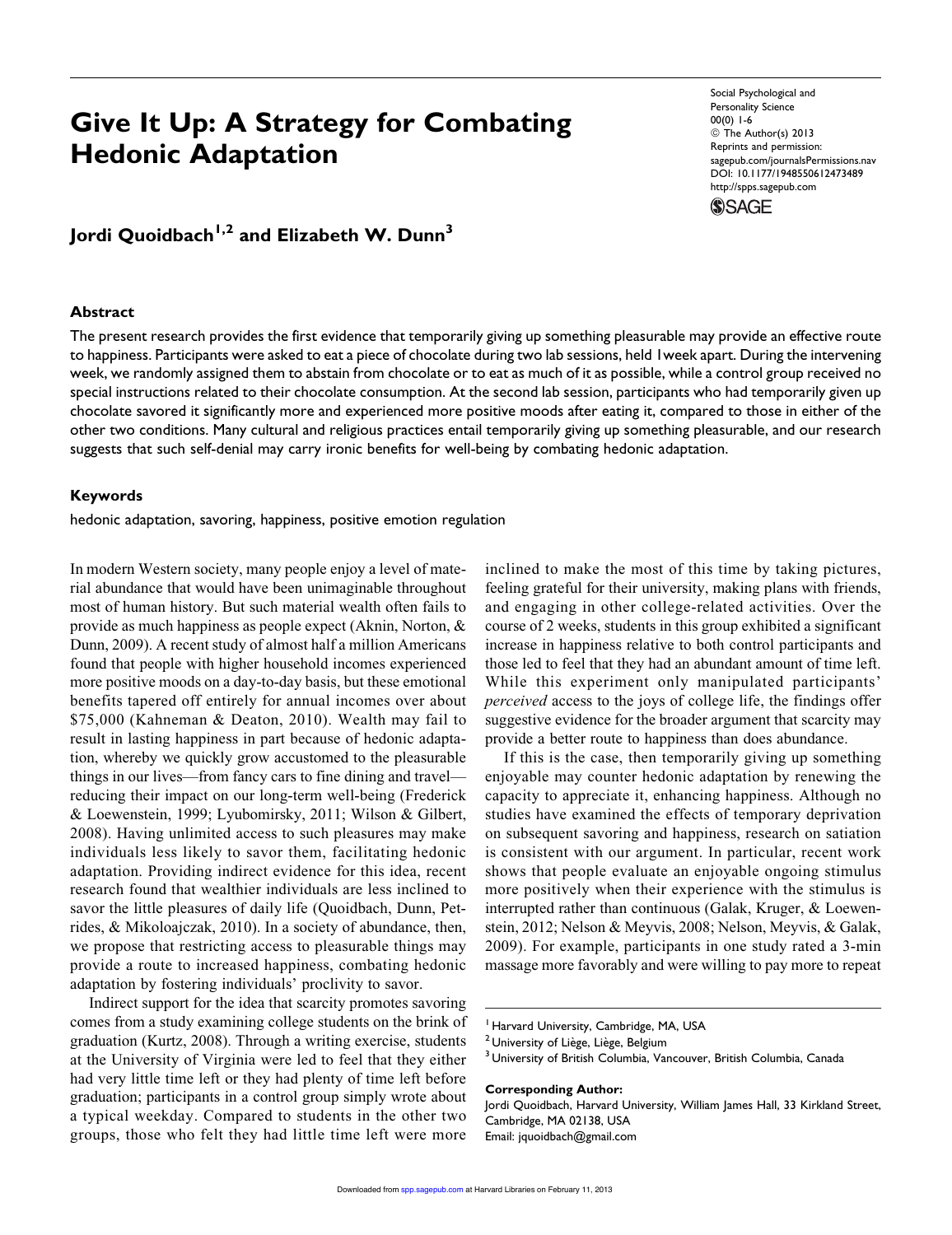it when the massage was interrupted by a 20-s break in the middle (Nelson & Meyvis, 2008). In another study, participants evaluated an episode of the sitcom Taxi more positively when it was broken up by commercials rather than viewed continuously, suggesting that brief interruptions can enhance the pleasure of a positive experience (Nelson et al., 2009).

Building on this work, we propose that restricting access to everyday pleasures may promote the tendency to savor them. Savoring is a form of emotion regulation that entails maintaining and increasing the positive affect (PA) derived from an enjoyable experience (e.g., Bryant, Chadwick, & Kluewe, 2011; Bryant & Veroff, 2007). Although savoring has been conceptualized and measured in a variety of ways, the most comprehensive definition of savoring includes four key components (Nélis, Quoidbach, Hansenne, & Mikolajczak, 2011; Quoidbach, Berry, Hansenne, & Mikolajczak, 2010; Tugade & Fredrickson, 2007): (1) staying present in the moment during the experience, (2) anticipating or reminiscing about the experience, (3) telling others about it, and (4) displaying positive emotions nonverbally. Highlighting the value of such positive emotion regulation, research shows that savoring is consistently linked with greater happiness (Bryant, 2003; Quoidbach, Berry, et al., 2010). In particular, the use of savoring strategies has been found to both mediate and magnify the impact of daily positive events on momentary happy mood (Jose, Lim, & Bryant, 2012).

Therefore, to the extent that scarcity promotes savoring, abundance may undermine happiness. That is, people may derive a larger mood boost from consuming something if they have had limited, rather than abundant, access to it in the recent past. To test this hypothesis, we asked participants to eat a piece of chocolate during two lab sessions, 1 week apart. During the intervening week, we randomly assigned them to abstain from chocolate or to eat as much of it as possible, while a control group received no special instructions related to their chocolate consumption. We predicted that people who gave up chocolate would be more likely to savor it subsequently, leading them to experience more positive moods, compared to participants in either of the other two groups.

# Method

# **Participants**

A total of 55 undergraduates at the University of British Columbia (80% women;  $M_{\text{age}} = 19.4$ ,  $SD = 1.5$ ) completed both sessions of this experiment, which took place exactly 1 week apart.<sup>1</sup> When participants signed up, the experiment was explicitly described as a study on eating chocolate (presumably enabling people who disliked chocolate or were dieting to avoid this study).

## Procedure

During the first lab visit (Time 1), participants completed consent forms and an initial questionnaire that included a measure of dispositional happiness and demographic items. They were then randomly assigned to one of the three conditions.

In the *restricted access* ( $N = 16$ ) condition, participants were instructed not to eat any chocolate for a week, until they returned to the lab. In the *abundant access* condition  $(N = 18)$ , the experimenter gave participants approximately 2 pounds of chocolate (one large bar per day) with the instruction to eat as much as they comfortably could over the course of the week. In the control condition  $(N = 21)$ , participants did not receive any specific instructions related to their chocolate consumption. All participants were then asked to taste a piece of chocolate before completing measures of savoring and PA. Exactly 1 week later (Time 2), participants came back to the lab, tasted the piece of chocolate a second time, and completed the same measures of savoring and PA used at Time 1, as well as reporting how many days they had eaten chocolate during the week between lab sessions.<sup>2</sup>

## **Measures**

Dispositional Happiness. To assess whether participants saw themselves as happy people, we used the well-validated Subjective Happiness scale (Lyubomirsky & Lepper, 1999), which includes four 7-point items ( $\alpha_{Time1} = .89$ ;  $\alpha_{Time2} = .90$ ).

Positive Affect. In both lab sessions, we measured PA using the PA scale from the Positive and Negative Affect Schedule (PANAS; Watson, Clark, & Tellegen, 1988) Specifically, participants rated 10 mood-related adjectives (e.g., enthusiastic) on a scale of 1 (very slightly or not at all) to 5 (extremely) for how well each adjective described their current mood  $(\alpha_{Time1} = .88; \alpha_{Time2} = .90)$ . We selected the PANAS as a mood measure because it has been validated to capture transient moods (Watson et al., 1988) and has been previously associated with dispositional savoring (Quoidbach et al., 2010).

Savoring. Our savoring measure was designed to capture the four main facets of savoring described in the Introduction. On scales from 1 (not at all) to 7 (a great deal), participants reported to what extent they had tried to mindfully pay attention to the chocolate's taste and texture while eating (staying present), (2) were looking forward to eating this chocolate in the future (*positive mental time travel*), and (3) were planning to tell a friend about the chocolate (telling others). In order to measure the behavioral display component of savoring, the experimenter (a research assistant who was blind to the study hypotheses) surreptitiously observed each participant eating the chocolate and rated how much enjoyment participants displayed, on a scale from 1 (*not at all*) to 7 (*a great deal*). These 4 items were averaged into a total savoring score ( $\alpha_{Time1} = .47$ ;  $\alpha_{\text{Time2}} = .69$ .<sup>3</sup>

# **Results**

## Manipulation Check

To test whether our manipulation successfully influenced how often participants ate chocolate during the week between lab visits, we entered experimental condition into an analysis of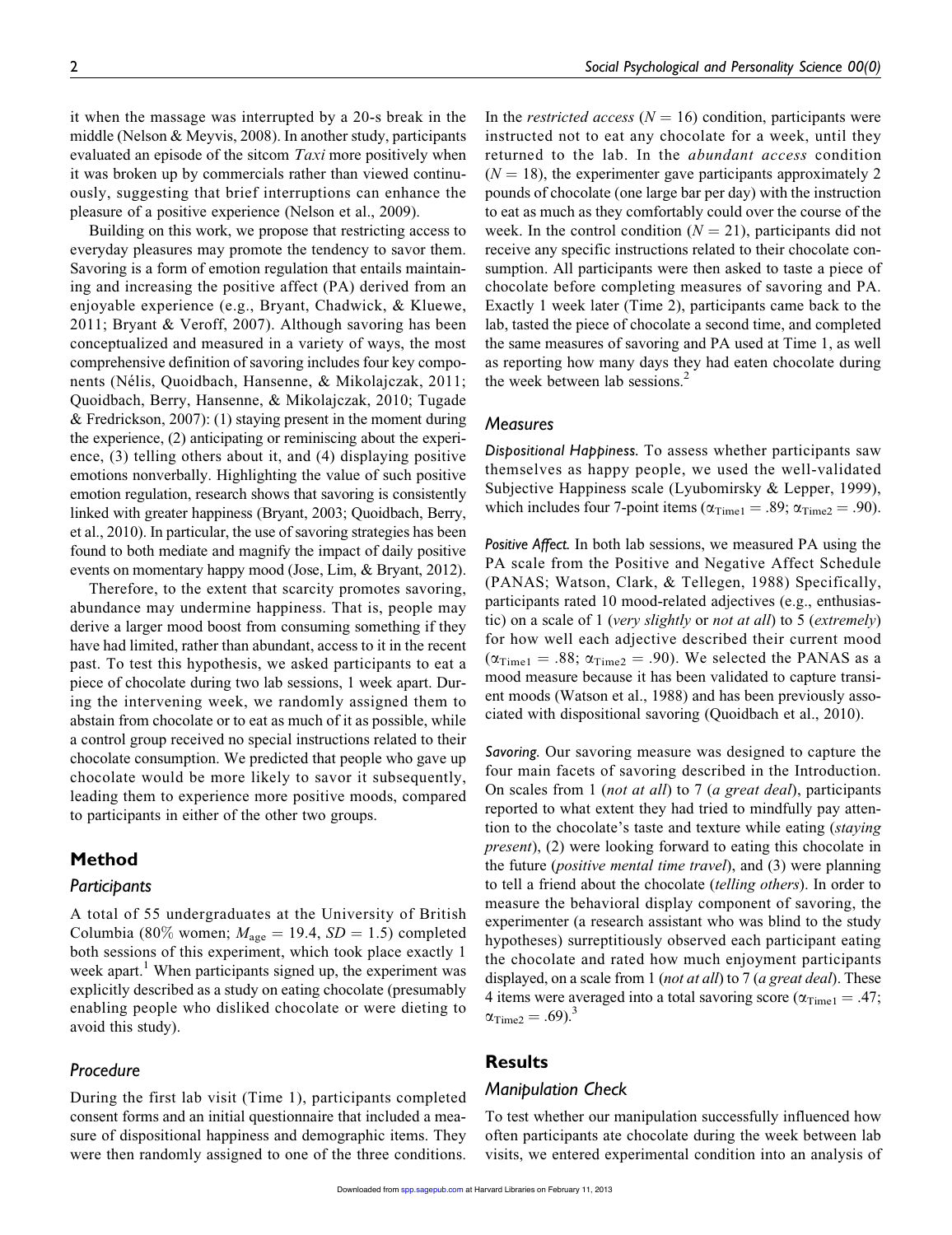variance predicting the number of days on which they reported eating chocolate. There were large between-group differences on this manipulation check,  $F(1, 52) = 107.42, p < .001, \eta_p^2 =$ .81, with those in the restricted access condition eating chocolate on fewer days ( $M = .19$ ,  $SD = .40$ ) than those in the control condition ( $M = 3.35$ ,  $SD = 1.50$ ) and the abundant access condition,  $(M = 6.1, SD = 1.27)$ . Pairwise comparisons using least significant difference tests showed that each condition differed significantly from each of the other two, all  $ps < .001$ .

## Positive Affect

Preliminary analyses revealed that there were no between-group differences in participants' Time 1 PA,  $F(2, 52) = .05$ ,  $p = .95$ , or dispositional happiness,  $F(2, 52) = 1.23$ ,  $p = .30$ . Thus, because there are substantial individual differences in typical happiness levels (e.g., Lyubomirsky, Sheldon, & Schkade, 2005), we entered Time 1 PA and dispositional happiness as control variables in an analysis of covariance (ANCOVA) predicting Time 2 PA from experimental condition. As expected, there were significant between-group differences in Time 2 PA after eating the chocolate,  $F(2,50) = 3.21, p = .05, \eta_p^2 =$ .11. Pairwise comparisons showed that participants in the restricted access group reported significantly higher Time 2 PA ( $M = 3.07$ ,  $SD = .83$ ) than participants in the abundant access group ( $M = 2.56$ ,  $SD = .79$ ),  $p = .03$ , or the control group  $(M = 2.64, SD = .75), p = .03$ ; the abundant access group and the control group did not differ from each other,  $p = .98$ .

In addition, *t*-tests confirmed that participants in the abundant access group exhibited a significant decline in PA after eating chocolate ( $M = -.38$ ,  $SD = .71$ ) from Time 1 to Time 2,  $t(17) = 2.28$ ,  $p = .04$ , while those in the control group showed a marginal decrease ( $M = -.35$ ,  $SD = .91$ ),  $t(20) = 1.75$ ,  $p =$ .10, and those in the restricted access group exhibited a nonsignificant increase ( $M = .15$ ,  $SD = .70$ ),  $t(15) = .86$ ,  $p = .41$ .

#### Savoring

There were no Time 1 differences in savoring,  $F(2, 52) = 0.73$ ,  $p = .49$ . Thus, we conducted an ANCOVA predicting Time 2 savoring scores from condition, controlling for Time 1 savoring. This analysis revealed significant between-group differences in Time 2 savoring,  $F(2, 51) = 6.63$ ,  $p = .003$ ,  $\eta_p^2 = .21$ . Pairwise comparisons showed that participants in the restricted access condition savored the chocolate  $(M = 5.08, SD = .94)$  more than those in the abundant access condition ( $M = 4.03$ ,  $SD = 1.10$ ),  $p = .001$ , or control condition  $(M = 4.31, SD = .86), p = .006$ , whereas participants in the latter two groups did not differ from each other,  $p = .49$ .

In addition, t-tests showed that participants in the abundant access condition exhibited a significant decrease in savoring  $(M = -.85, SD = 1.21)$  from Time 1 to Time 2,  $t(17) =$ 2.96,  $p = .009$ , as did controls ( $M = -.75$ ,  $SD = .84$ ),  $t(20)$  $=$  4.12,  $p = .001$ , whereas those in the restricted access group exhibited a nonsignificant increase in savoring  $(M = .33, SD =$ 1.07),  $t(15) = 1.24$ ,  $p = 23$ .

#### **Mediation**

Our results suggest that participants were more likely to savor chocolate after having restricted (vs. abundant) access to it, thereby promoting positive emotions. To test this hypothesis, we examined whether the effect of being in the restricted access condition versus the abundant access condition on PA at Time 2 was mediated by savoring. For consistency with our preceding analyses, we entered our Time 1 measures of PA, savoring, and dispositional happiness as covariates in the mediation analyses; this approach is consistent with Baron and Kenny's (1986) recommendation to obtain and control for prior measures of mediator and dependent variables, thereby increasing the internal validity of mediation analyses (note that running the analyses without these covariates does not substantively alter the results).

As depicted in Figure 1, when Time 2 savoring was included along with group condition (coded as *restricted access*  $= +1$ , *abundant access*  $= -1$ ) in a regression predicting Time 2 PA, the relationship between experimental condition and PA became weaker, suggesting mediation. To test the significance of the indirect effect (i.e., the path through the mediator), we used a bootstrapping procedure, as recommended by Shrout and Bolger (2002). Bootstrapping involves the repeated extraction of samples from the data set and the estimation of the indirect effects in each resampled data set. The totality of all the estimated indirect effects allows the construction of a 95% confidence interval (CI) for the effect size of each indirect effect. The indirect effect is significant at  $p < 0.05$  if the 95% CIs do not include 0. In line with recommendations by Preacher and Hayes (2008), we performed bootstrapping with 5,000 resamples and 95% bias-corrected and accelerated CIs. The results demonstrated that 0 was not included in the 95% CI for the indirect effect (CI low  $= .06$ ; CI high  $= .37$ ). Thus, participants in the restricted access condition experienced more PA after eating a piece of chocolate than participants who had abundant access to chocolate, and this effect was statistically explained by their greater propensity to savor their experience

## **Discussion**

The present experiment provides the first evidence that temporarily giving up something pleasurable may provide an effective route to happiness. Participants savored a piece of chocolate significantly more and derived more PA from eating it if they had given up chocolate for a week (*restricted access* condition) rather than receiving an abundant supply of it *(abun*dant access condition) or maintaining their usual chocolate consumption habits (*control condition*). When participants ate a piece of chocolate in the second lab session, those in the abundant access and control conditions savored it less than they had a week earlier, when they had first been asked to eat chocolate in the lab. Likewise, people in the abundant access condition exhibited a significant drop in the PA they experienced after eating chocolate in the lab from 1 week to the next, while those in the control condition exhibited a trend in the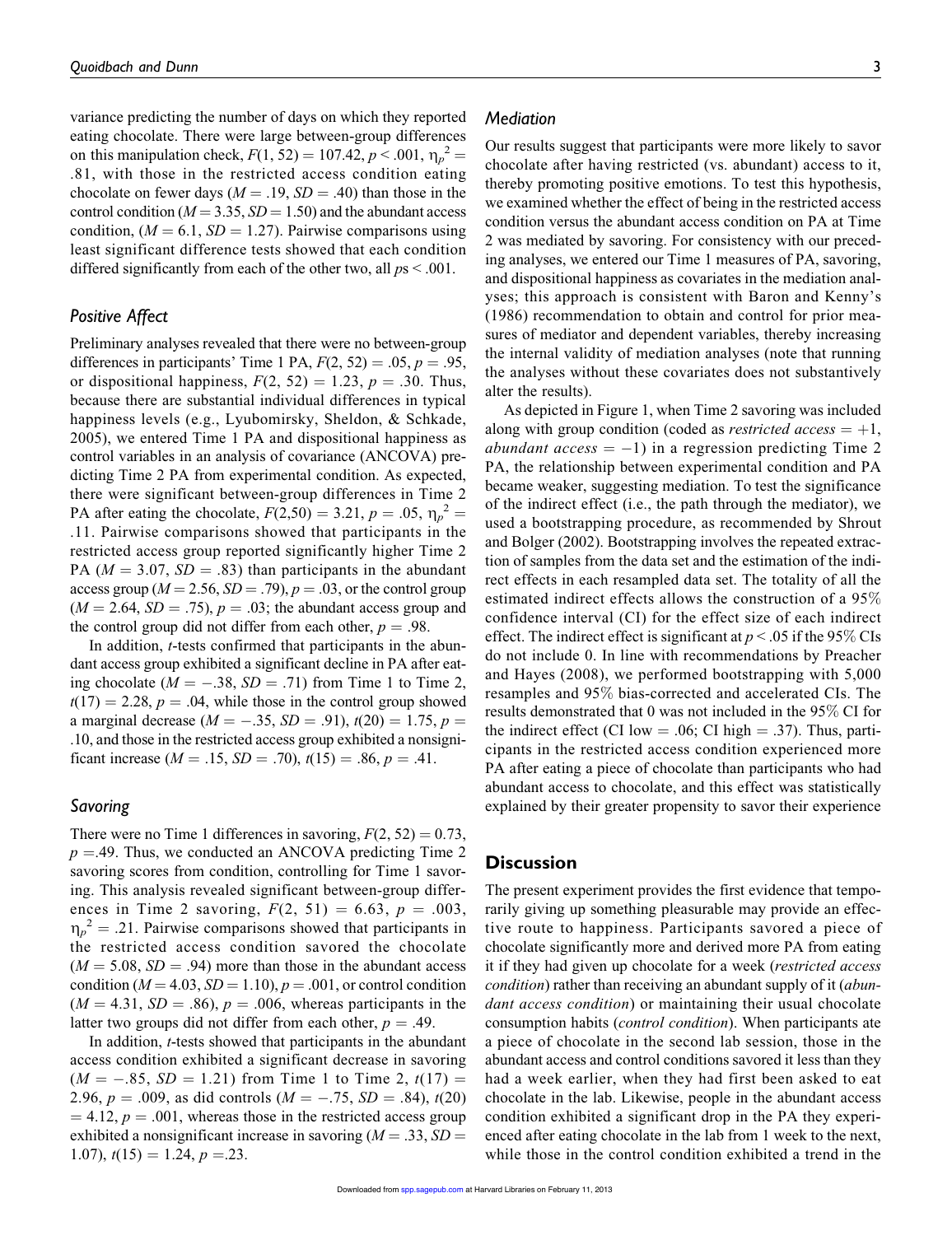

Figure 1. Results of regression analyses showing that savoring mediates the effect of experimental condition (restricted access  $= +1$ , abundant access  $= -1$ ) on positive affect. Asterisks indicate coefficients significantly different from 0. \*p < .05. \*\*p < .01.

same direction. These simple findings depict a powerful barrier to human happiness: the appreciation and delight we derive from a positive experience may quickly fade when that experience is repeated. Our results suggest, however, that this slow slide toward disenchantment may be disrupted by temporarily giving up something we like; participants in the restricted access condition savored chocolate and experienced just as much pleasure from it during the second tasting as they had during the first, defying the typical pattern of hedonic adaptation (e.g., Frederick & Loewenstein, 1999).

Researchers have been interested in hedonic adaptation for decades, but Sheldon and Lyubomirsky (2012) recently pointed out that most work has focused on negative events, leaving the processes that underlie adaptation to positive experiences relatively unexplored. The present work provides empirical evidence that savoring may represent an important mechanism in understanding when and why people adapt to positive experiences. That is, a positive experience—such as getting course credit for eating chocolate—may provide reduced happiness when it is repeated because we are less likely to upregulate our positive emotions.

Although the observed differences were starkest between people who were asked to abstain from chocolate and those who were given an abundant supply of it, individuals in our control condition exhibited a pattern of responses that was very similar to participants in the abundant access condition. This convergence presumably stems from the fact that chocolate is abundantly available in our society, leaving those in the control condition with easy access to chocolate. While most university students can easily afford chocolate, wealthier individuals may see life more broadly as a kind of candy store, in which a wide range of pleasures are readily available for purchase. Ironically, such abundance may undermine appreciation, reducing the positive emotions that enjoyable experiences provide and helping to account for the surprisingly weak relationship between wealth and happiness (Quoidbach et al., 2010).

The present research points to a simple intervention that can reduce the detrimental effects of such abundance: By choosing to give something up temporarily, people may restore their capacity to enjoy it. Because frequently indulging in common forms of pleasure may also come at a cost to our wallets or our waistlines, giving up something enjoyable may be particularly worthwhile for this class of pleasures, considering the other benefits of reduced consumption. It is worth noting, however, that there was an elevated drop-out rate in the restricted access condition, raising the possibility that ''give it up'' interventions might require some self-control, and might therefore be better suited for some individuals than others. This idea aligns well with recent theorizing, which emphasizes that happiness interventions are not ''one-size-fits-all'' and need to be well matched with an individual's personal characteristics (Lyubomirsky, Sheldon, & Schkade, 2005; Sheldon & Lyubomirsky, 2004).

Future research should also determine whether simply perceiving oneself as relatively deprived might enhance savoring. Recent research shows that increasing individuals' subjective sense of the time elapsed since they last consumed their favorite food can increase their desire to consume it (Redden & Galak, in press). From a theoretical perspective, this work provides evidence that perceptions of past consumption may matter more than actual consumption in shaping current desires. In daily life, however, the most straightforward way to alter perceptions of past consumption may be to change actual consumption, supporting the value of "give it up" interventions.

Indeed, many cultural and religious practices—from New Year's resolutions to the Catholic observation of Lent involve reducing consumption of something pleasurable. Although these practices are typically associated with self-denial, the present research provides intriguing evidence that temporarily giving up something pleasurable may provide a more productive route to happiness than consistently indulging in pleasure, highlighting the ironic benefits of asceticism.

#### Declaration of Conflicting Interests

The author(s) declared no potential conflicts of interest with respect to the research, authorship, and/or publication of this article.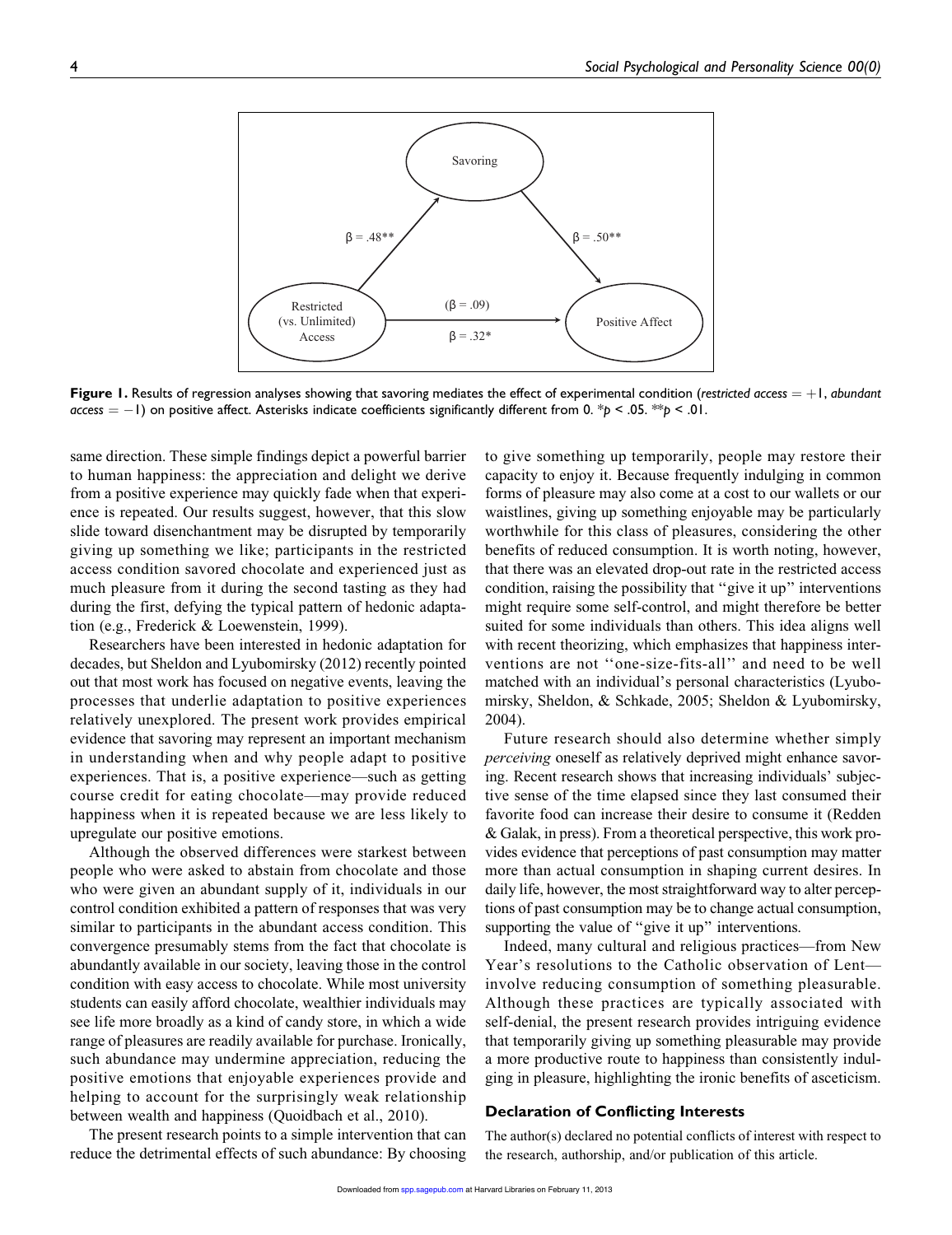## Funding

The author(s) disclosed receipt of the following financial support for the research and/or authorship of this article: The French Community of Belgium and Social Sciences and Humanities Research Council of Canada.

#### **Notes**

- 1. An additional nine participants (seven of whom were in the restricted access condition) signed up for the first session of this study but failed to return for the second session. Participants may not have shown up for the second session because they failed to follow the experimental instructions during the week between sessions, or because the second session did not fit in their schedules. There were no significant differences between participants who dropped out of the study and those who did not on any of the study variables at Time 1 across conditions (all  $ts \le 1.16$ ), and within the restricted access group only (all  $ts < 1.51$ ). Bootstrapping procedures yielded similar results (all 95% CI included 0).
- 2. We also included several additional measures of related constructs (e.g., implicit affect) on an exploratory basis in the questionnaires. Although these measures were not the focus of the present work, these tertiary results are available from the authors upon request.
- 3. These  $\alpha s$  are low due to the multidimensional nature of savoring, but can be increased if we rely only on the three self-report items, which share method variance ( $\alpha_{Time1} = .67$ ;  $\alpha_{Time2} = .70$ ). Using this 3-item measure did not change the significance of any of the results; thus, we retained the behavioral display measure given its theoretical importance in the conceptualization of savoring.

#### References

- Aknin, L. B., Norton, M. I., & Dunn, E. W. (2009). From wealth to well-being? Money matters, but less than people think. Journal of Positive Psychology, 4, 523–527.
- Baron, R. M., & Kenny, D. A. (1986). The moderator–mediator variable distinction in social psychological research: Conceptual, strategic, and statistical considerations. Journal of Personality and Social Psychology, 51, 1173–1182.
- Bryant, F. B. (2003). Savoring beliefs inventory (SBI): A scale for measuring beliefs about savouring. Journal of Mental Health, 12, 175–196.
- Bryant, F. B., Chadwick, E. D., & Kluwe, K. (2011). Understanding the processes that regulate positive emotional experience: Unsolved problems and future directions for theory and research on savoring. International Journal of Wellbeing, 1, 107–126.
- Bryant, F. B., & Veroff, J. (2007). Savoring: A new model of positive experience. Mahwah, NJ: Lawrence Erlbaum.
- Frederick, S., & Loewenstein, G. (1999). Hedonic adaptation. In D. Kahneman, E. Diener, & S. Norbert (Eds.), Well-being: The foundations of hedonic psychology (pp. 302–329). New York, NY: Russell Sage Foundation.
- Galak, J., Kruger, J., & Loewenstien, G. (2012). Slow down! Insensitivity to rate of consumption leads to avoidable satiation. Journal of Consumer Research, 39, 1–18.
- Jose, P. E., Lim, B. T., & Bryant, F. B. (2012). Does savoring increase happiness? A daily diary study. The Journal of Positive Psychology, 7, 176–187.
- Kahneman, D., & Deaton, A. (2010). High income improves evaluation of life but not emotional well-being. Proceedings of the National Academy of Sciences, 107, 16489–16493.
- Kurtz, J. L. (2008). Looking to the future to appreciate the present: The benefits of perceived temporal scarcity. Psychological Science, 19, 1238–1241.
- Lyubomirsky, S. (2011). Hedonic adaptation to positive and negative experiences. In S. Folkman (Ed.), Oxford handbook of stress, health, and coping (pp. 200-224). New York, NY: Oxford University Press.
- Lyubomirsky, S., & Lepper, H. S. (1999). A measure of subjective happiness: Preliminary reliability and construct validation. Social Indicators Research, 46, 137–155.
- Lyubomirsky, S., Sheldon, K. M., & Schkade, D. (2005). Pursuing happiness: The architecture of sustainable change. Review of General Psychology, 9, 111–131.
- Nélis, D., Quoidbach, J., Hansenne, M., & Mikolajczak, M. (2011). Measuring individual differences in emotion regulation: The Emotion Regulation Profile-Revised (ERP-R). Psychologica Belgica, 51, 49–91.
- Nelson, L. D., & Meyvis, T. (2008). Interrupted consumption: Adaptation and the disruption of hedonic experience. Journal of Marketing Research, 45, 654–664.
- Nelson, L. D., Meyvis, T., & Galak, J. (2009). Enhancing the television-viewing experience through commercial interruptions. Journal of Consumer Research, 36, 160–172.
- Preacher, K. J., & Hayes, A. F. (2008). Asymptotic and resampling strategies for assessing and comparing indirect effects in multiple mediator models. Behavior Research Methods, 40, 879–891.
- Quoidbach, J., Berry, E. V., Hansenne, M., & Mikolajczak, M. (2010). Positive emotion regulation and well-being: Comparing the impact of eight savoring and dampening strategies. Personality and Individual Differences, 49, 368–373.
- Quoidbach, J., Dunn, E. W., Petrides, K. V., & Mikolajczak, M. (2010). Money giveth, money taketh away: The dual effect of wealth on happiness. Psychological Science, 21, 759–763.
- Redden, J. P., & Galak, J. (in press). The subjective sense of feeling satiated. Journal of Experimental Psychology: General.
- Sheldon, K. M., & Lyubomirsky, S. L. (2004). Achieving sustainable new happiness: Prospects, practices, and prescriptions. In A. Linley & S. Joseph (Eds.), *Positive psychology in practice* (pp. 127–145). Hoboken, NJ: John Wiley.
- Sheldon, K. M., & Lyubomirsky, S. L. (2012). The challenge of staying happier: Testing the hedonic adaptation prevention model. Personality and Social Psychology Bulletin, 35, 670–680.
- Shrout, P. E., & Bolger, N. (2002). Mediation in experimental and nonexperimental studies: New procedures and recommendations. Psychological Methods, 7, 422–445.
- Tugade, M. M., & Fredrickson, B. L. (2007). Regulation of positive emotions: Emotion regulation strategies that promote resilience. Journal of Happiness Studies, 8, 311–333.